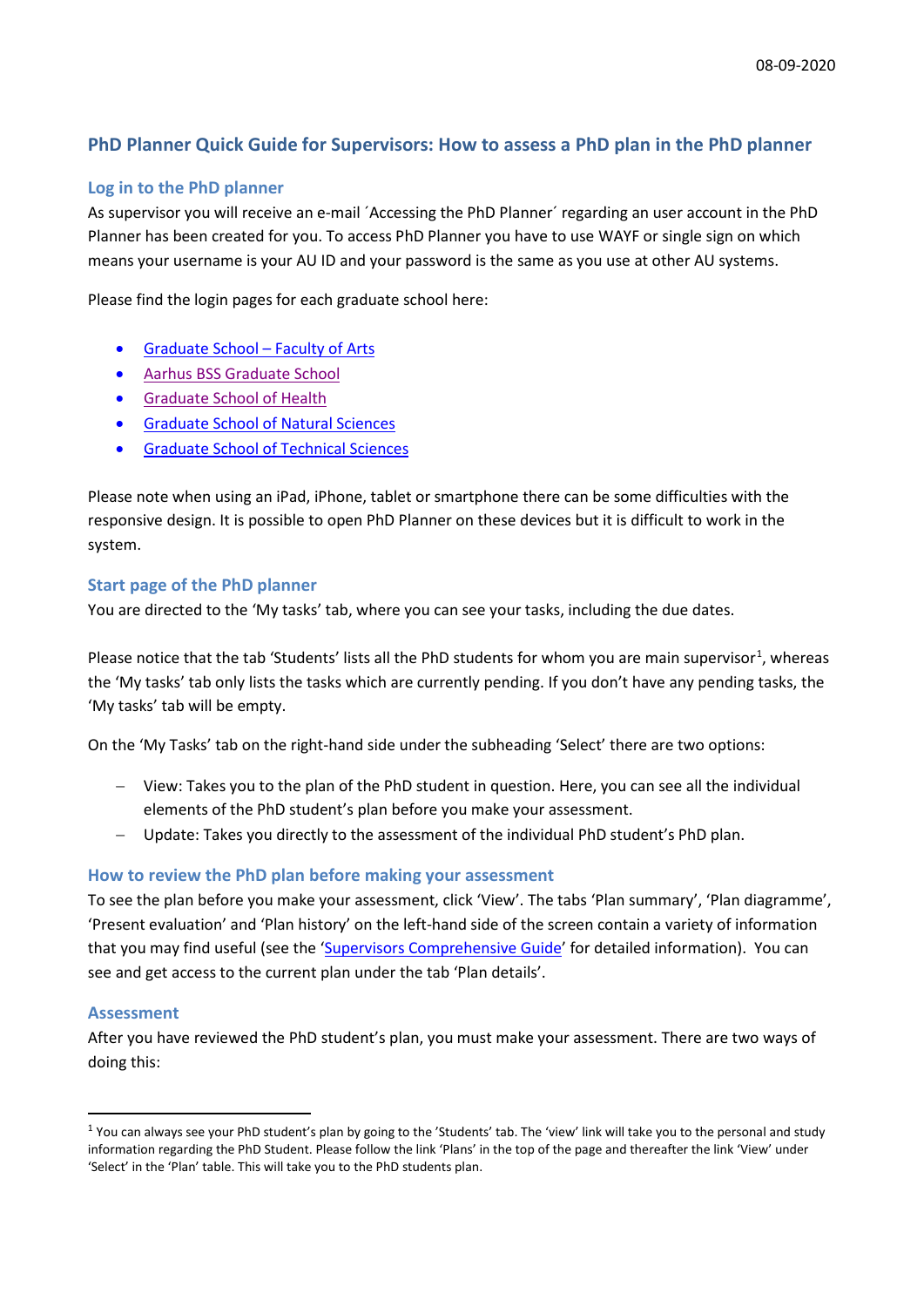- − Click the 'Update' link in the top right-hand corner on the 'Plan details' tab.
- − Click 'Update' on the right-hand side under the subheading 'Select' on the' My tasks' tab.

First, register your overall assessment using the dropdown menu 'Assessment' in the 'Main supervisor' box. Next, you should enter an explanatory text in the free-text field immediately below the 'Assessment' dropdown menu. For further information about the different assessment options and their consequences, please click the read more link on the right-hand side of the dropdown menu.

If you wish to make further adjustments to your assessment of the PhD student's plan at a later time, click 'Save'. If you wish to look at the plan again, you can click the button 'View plan details'. The yellow box to the left hand side may contain a note from the PhD student to you, or you can use it to write a note to yourself.

After you have reviewed the PhD student's plan and made your assessment, you have the following options (Please note that the options available to you depend on whether you are assessing an initial evaluation, or an intermediate evaluation:

### Initial plan (except supervisors at Graduate School of Health):

- Return to student for plan adjustments:
	- If you find that the PhD student needs to make adjustments to the plan, before it is ready to be passed on in the workflow, click the button 'Return to student for plan adjustments' at the bottom of the page on the right-hand side. The entire plan will then be returned to the PhD student for adjustment, after which it will be returned to you for assessment. Please use the yellow box here to write any comments to the PhD student regarding the required adjustments.

− Complete assessment. Send to prog. chair: If the plan is ready to be passed on in the workflow, click ' Complete assessment; Send to prog. chair' at the bottom of the page on the right-hand side. The plan will then be sent to the programme chair for assessment. You may use the yellow box here to write a comment to the programme chair.

#### Intermediate evaluation:

Return to student for plan adjustments:

If you find that the PhD student needs to make adjustments to the plan before it is ready to be passed on to the next stage of the workflow, click 'Return to student for plan adjustments' at the bottom of the page on the right-hand side. The entire plan will then be returned to the PhD student for adjustments, after which it will be returned to you for assessment. Please use the yellow box here to write any comments to the PhD student regarding the required adjustments.

− Complete assessment. Send to student:

If the plan is ready to be passed on in the workflow, click 'Complete assessment; Send to student' at the bottom of the page on the right-hand side. The plan will then be sent to the PhD student for comment. According to the PhD Order, the PhD students are entitled to the opportunity to submit comments on the supervisors' assessment. The plan will be sent to the programme chair within two weeks for further assessment. You may use the yellow box here to write a comment to the PhD student.